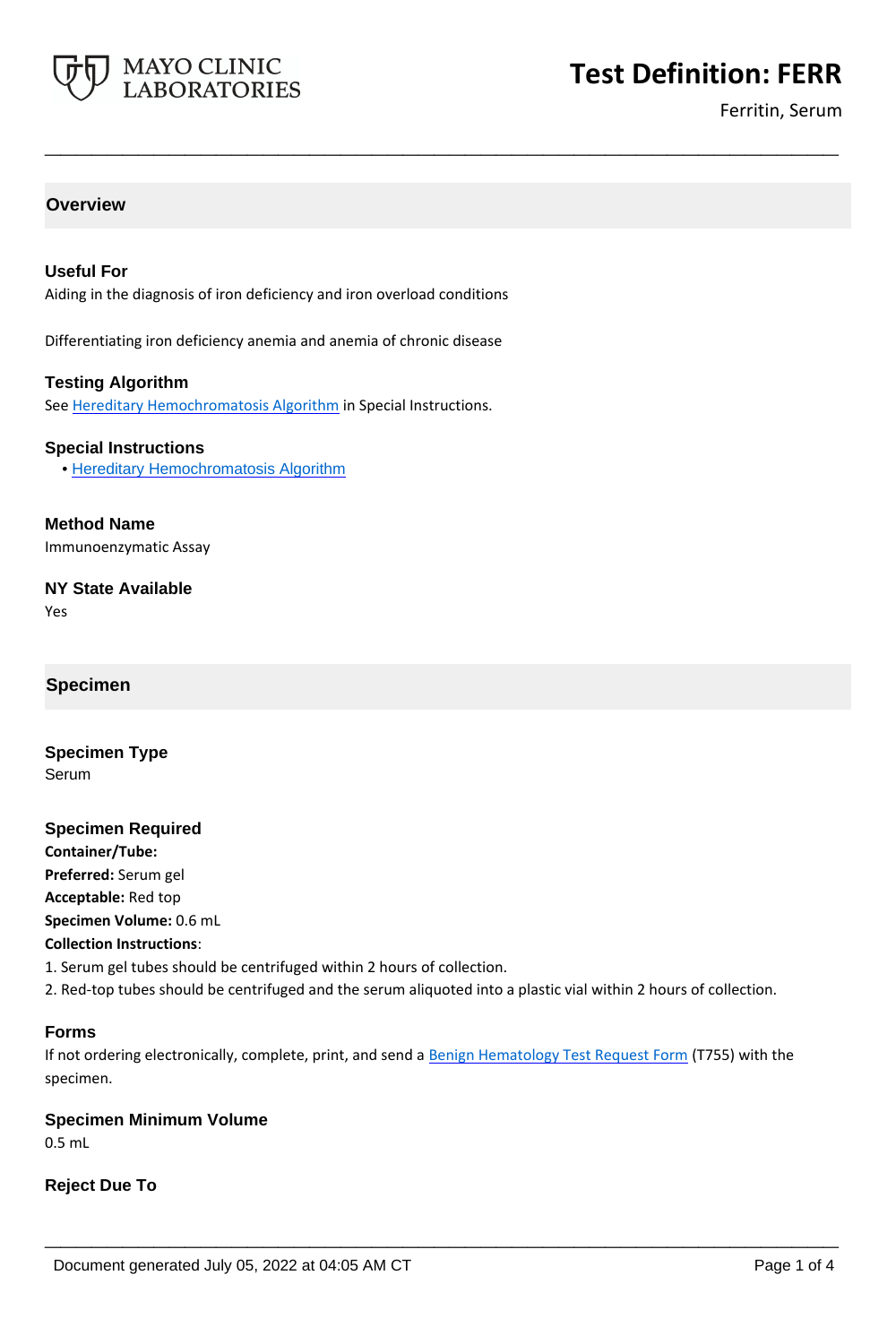

Ferritin, Serum

| Gross hemolysis | Reject |
|-----------------|--------|
| Gross lipemia   | OK     |

#### **Specimen Stability Information**

MAYO CLINIC **LABORATORIES** 

| <b>Specimen Type</b> | <b>Temperature</b>       | <b>Time</b> | <b>Special Container</b> |
|----------------------|--------------------------|-------------|--------------------------|
| Serum                | Refrigerated (preferred) | $7$ days    |                          |
|                      | Frozen                   | 90 days     |                          |

# **Clinical & Interpretive**

# **Clinical Information**

Ferritin is a large spherical protein consisting of 24 noncovalently linked subunits with a molecular weight of approximately 450,000 D. The subunits form a shell surrounding a central core containing variable amounts of ferric hydroxyphosphate. One molecule of ferritin is capable of binding between 4000 and 5000 atoms of iron, making ferritin the major iron storage protein for the body.

Ferritin is found chiefly in the cytoplasm of cells of the reticuloendothelial system and is a constituent of normal human serum. The concentration of ferritin is directly proportional to the total iron stores in the body, resulting in serum ferritin concentrations becoming a common diagnostic tool in the evaluation of iron status.

In most normal adults, serum ferritin concentrations vary with age and sex. There is a sharp rise in serum ferritin concentrations in the first month of life, coinciding with the depression of bone marrow erythropoiesis. Within 2 or 3 months, erythropoiesis becomes reactivated and there is a drop in the concentration of serum ferritin. By 6 months, the concentration is reduced to fairly low levels where they remain throughout childhood. There is no sex difference until the onset of puberty, at which time ferritin concentrations rise, particularly in males. There is a significant positive correlation between age and serum ferritin concentrations in females, but not in males.

Patients with iron deficiency anemia have serum ferritin concentration approximately one-tenth of normal subjects, while patients with iron overload (hemochromatosis, hemosiderosis) have serum ferritin concentrations much higher than normal. Studies also suggest that serum ferritin provides a sensitive means of detecting iron deficiency at an early stage. Serum ferritin concentrations may serve as a tool to monitor the effects of iron therapy, but results should be interpreted with caution, as these cases may not always reflect the true state of iron stores. Ferritin is a positive acute phase reactant in both adults and children, whereby chronic inflammation results in a disproportionate increase in ferritin in relation to iron reserves. Elevated ferritin is also observed in acute and chronic liver disease, chronic renal failure, and in some types of neoplastic disease.

Evaluating body iron stores may include serum iron determination, total iron binding capacity (TIBC), and percent saturation of transferrin, however are subject to diurnal variations and may be less precise. Additionally, they do not discriminate between depleted iron stores (iron deficiency) and conditions associated with defective iron release (eg, anemia of chronic disease).

**\_\_\_\_\_\_\_\_\_\_\_\_\_\_\_\_\_\_\_\_\_\_\_\_\_\_\_\_\_\_\_\_\_\_\_\_\_\_\_\_\_\_\_\_\_\_\_\_\_\_\_**

#### **Reference Values**

Males: 24-336 mcg/L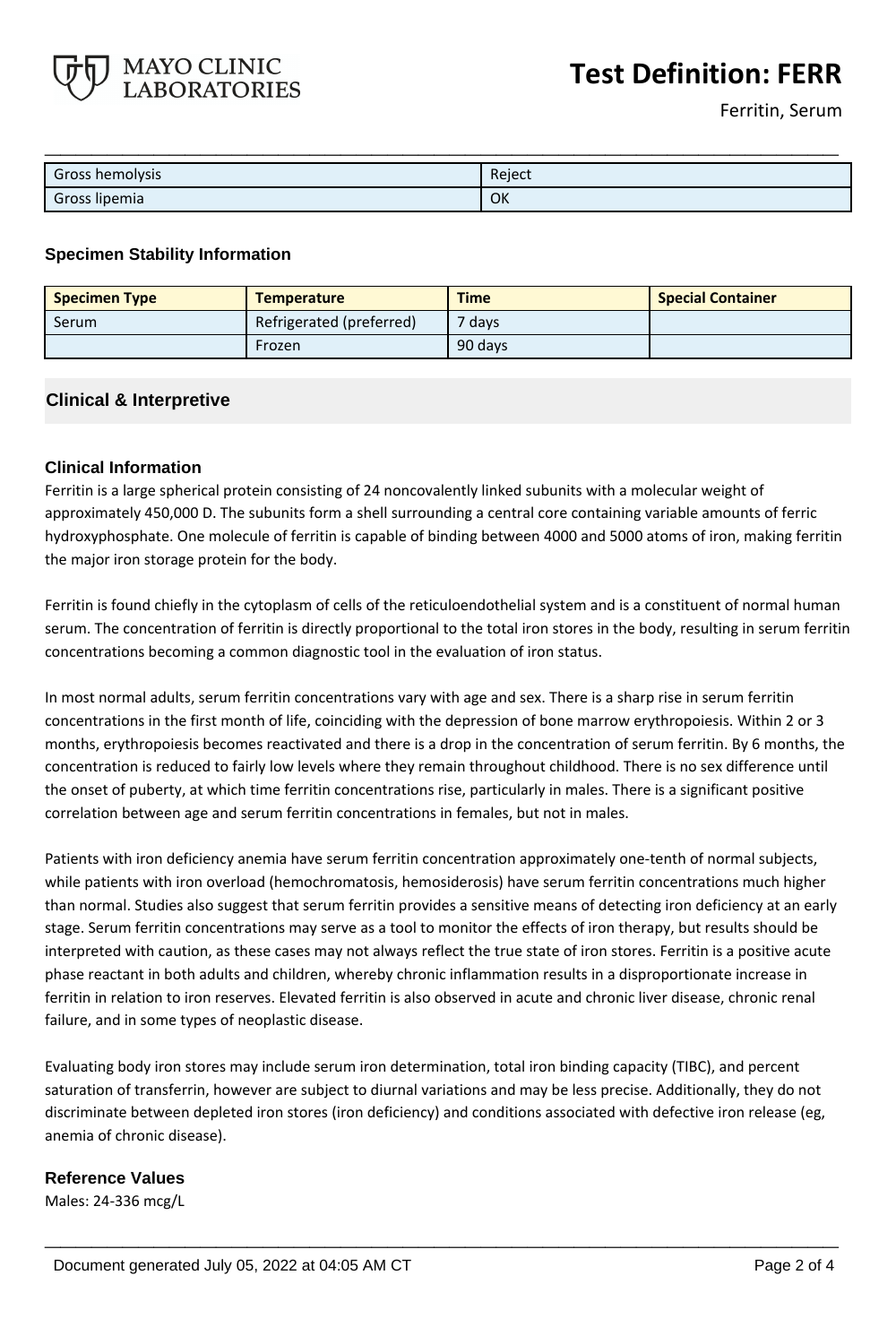

**Test Definition: FERR**

Ferritin, Serum

Females: 11-307 mcg/L

# **Interpretation**

Hypoferritinemia is associated with increased risk for developing iron deficiency where iron deficiency is sufficient to reduce erythropoiesis causing hemoglobin concentrations to fall. Latent iron deficiency occurs when serum ferritin is low without low hemoglobin.

**\_\_\_\_\_\_\_\_\_\_\_\_\_\_\_\_\_\_\_\_\_\_\_\_\_\_\_\_\_\_\_\_\_\_\_\_\_\_\_\_\_\_\_\_\_\_\_\_\_\_\_**

Hyperferritinemia is associated with iron overload conditions including hereditary hemochromatosis where concentrations may exceed 1000 mcg/L. Non-iron overload hyperferritinemia may be caused by common liver disorders, neoplasms, acute or chronic inflammation, and hereditary hyperferritinemia-cataract syndrome.

For more information about hereditary hemochromatosis testing, see [Hereditary Hemochromatosis Algorithm](https://www.mayocliniclabs.com/it-mmfiles/Hereditary_Hemochromatosis_Algorithm.pdf) in Special Instructions.

# **Cautions**

Ferritin is an acute phase reactant and may be elevated in patients with inflammation, liver disease, chronic infection, autoimmune disorders, and malignancy.

Ferritin may be elevated in excess iron storage disorders besides hemochromatosis including hemolytic anemia, sideroblastic anemia, and in those with multiple blood transfusions.

Race and ethnicity factors (especially in Native Africans, African Americans, and Asians) are also associated with higher mean concentrations of serum ferritin than are typical of whites, the basis of which is incompletely understood.

# **Clinical Reference**

1. McPherson RA, Pincus MR eds: Henry's Clinical Diagnosis and Management by Laboratory Methods. 21st ed. Elsevier Saunders; 2007:506

2. Cappellinin MD, Lo SF, Swickels DW: Hemoglobin, iron, bilirubin. In: Rafai N, Horvath AR, Wittwer CT, eds. Tietz Textbook of Clinical Chemistry and Molecular Diagnostics. 6th ed. Elsevier Saunders; 2018:719-775

# **Performance**

# **Method Description**

The Access Ferritin assay is a 2-site immunoenzymatic ("sandwich") assay. A sample is added to a reaction vessel with goat anti-ferritin alkaline phosphatase conjugate, and paramagnetic particles coated with goat anti-mouse: mouse anti-ferritin complexes. Serum or plasma (heparin) ferritin binds to the immobilized monoclonal anti-ferritin on the solid phase, while the goat anti-ferritin enzyme conjugate reacts with different antigenic sites on the ferritin molecules. After incubation in a reaction vessel, materials bound to the solid phase are held in a magnetic field while unbound materials are washed away. Then, the chemiluminescent substrate Lumi-Phos\* 530 is added to the vessel and light generated by the reaction is measured with a luminometer. The light production is directly proportional to the concentration of ferritin in the sample. The amount of analyte in the sample is determined from a stored, multipoint calibration curve.(Package insert: DxI Reagent. Beckman Coulter Inc;11/2019)

**\_\_\_\_\_\_\_\_\_\_\_\_\_\_\_\_\_\_\_\_\_\_\_\_\_\_\_\_\_\_\_\_\_\_\_\_\_\_\_\_\_\_\_\_\_\_\_\_\_\_\_**

#### **PDF Report**